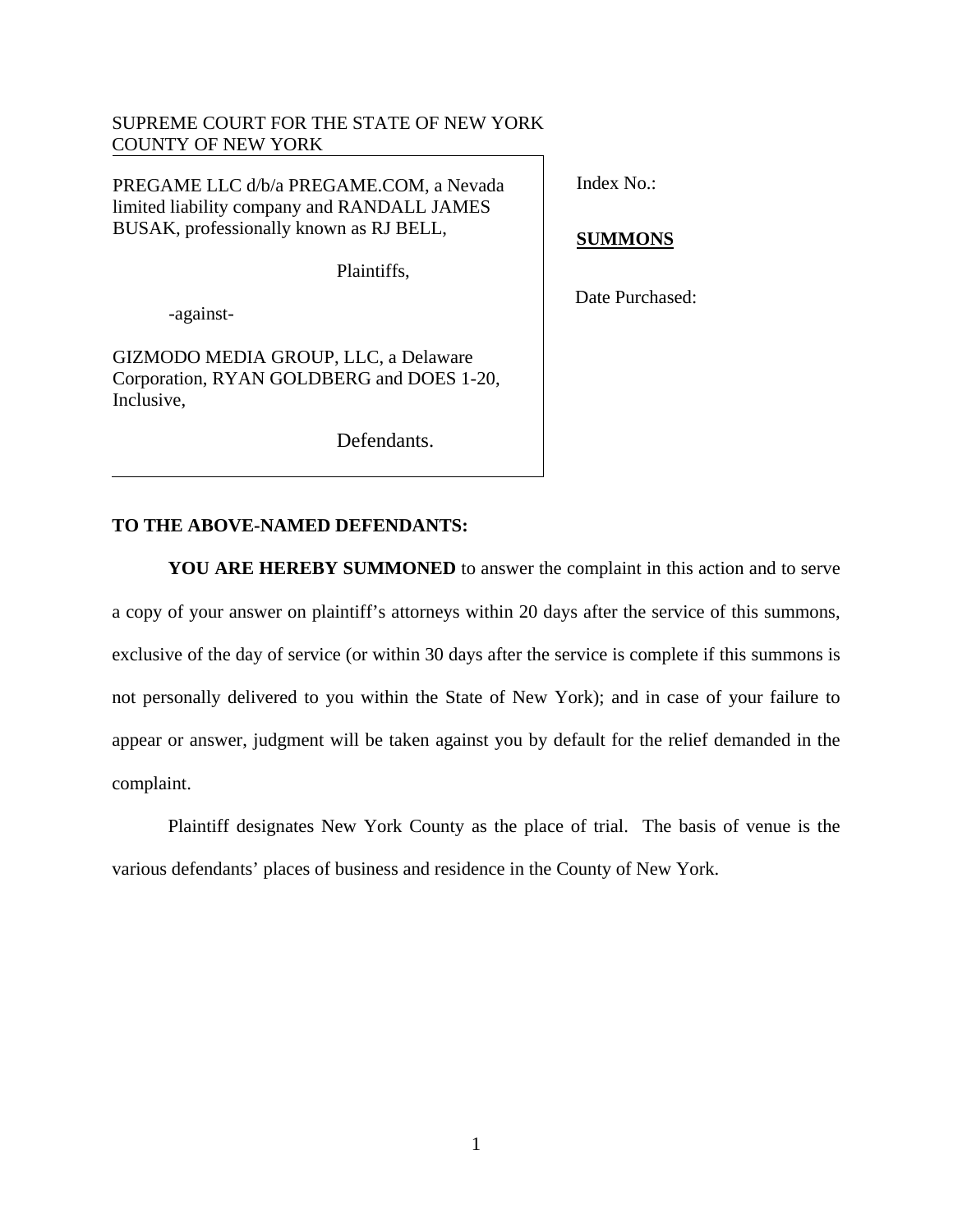Dated: New York, New York

# June 22, 2017 **HARDER MIRELL & ABRAMS LLP**

By: \_\_\_s/ Charles J. Harder\_\_\_\_\_\_\_\_\_\_\_\_\_\_\_

Charles J. Harder 132 S. Rodeo Drive, Fourth Floor Beverly Hills, California 90212 (424) 203-1600 charder@hmafirm.com

# **TARTER KRINSKY & DROGIN LLP**

Mark J. Rosenberg Joel H. Rosner 1350 Broadway New York, New York 10018 (212) 216-8000 mrosenberg@tarterkrinsky.com jrosner@tarterkrinsky.com

*Attorneys for Plaintiffs* 

To: Gizmodo Media Group, LLC The Corporation Trust Company Corporation Trust Center 1209 Orange Street Wilmington, DE 19801

> Ryan Goldberg 180 Rugby Road Brooklyn, NY 11226-4550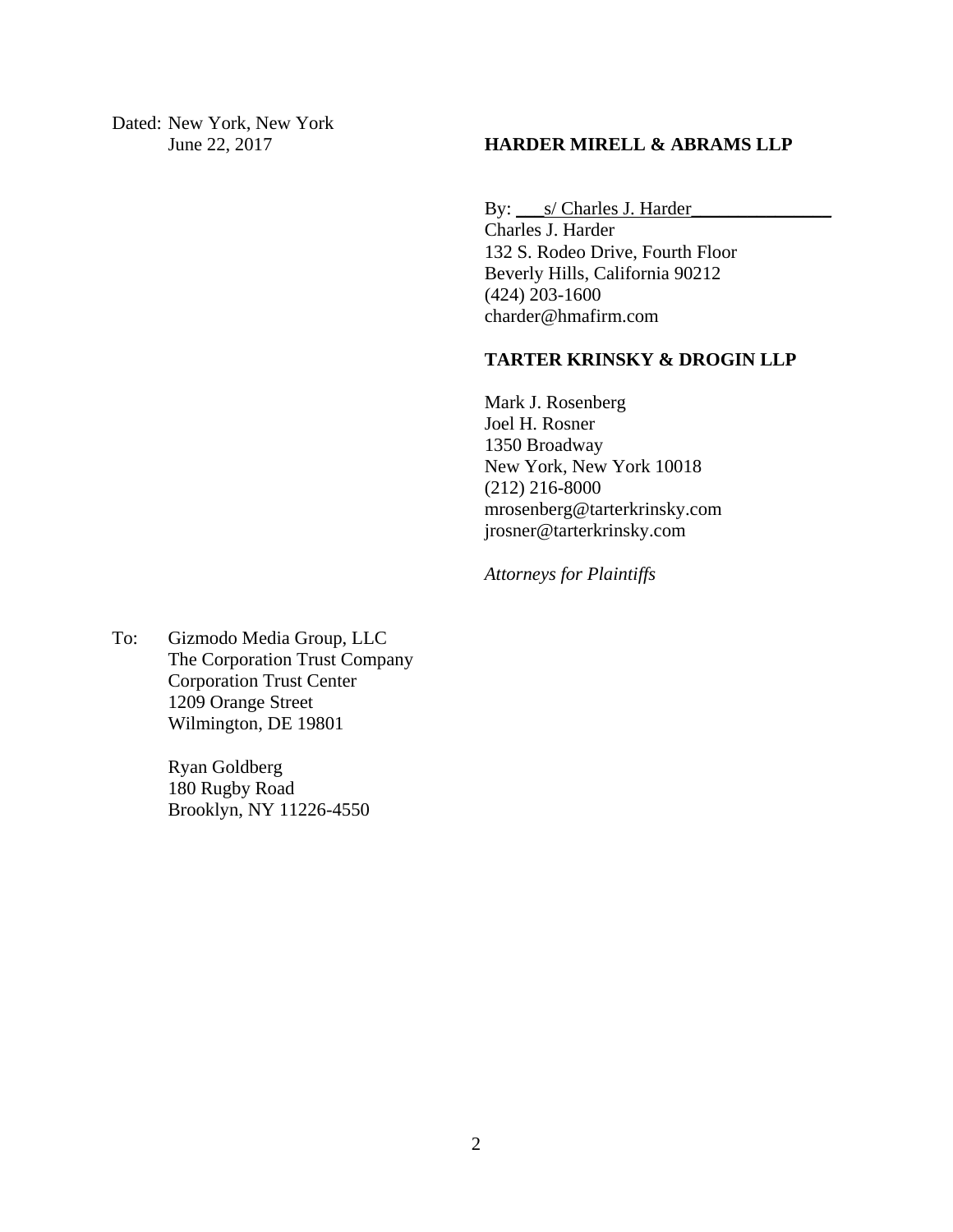# SUPREME COURT FOR THE STATE OF NEW YORK COUNTY OF NEW YORK

PREGAME LLC d/b/a PREGAME.COM, a Nevada limited liability company and RANDALL JAMES BUSAK, professionally known as RJ BELL,

Plaintiffs,

-against-

GIZMODO MEDIA GROUP, LLC, a Delaware Corporation, RYAN GOLDBERG and DOES 1-20, Inclusive,

Defendants.

Index No.:

**COMPLAINT JURY TRIAL DEMANDED** 

# **PRELIMINARY STATEMENT**

1. This action by plaintiffs Randall James Busack, professionally known as RJ Bell ("Mr. Bell") and Pregame LLC dba Pregame.com ("Pregame") (collectively, "Plaintiffs") arises out of the publication of numerous false and defamatory statements about Plaintiffs by defendant Ryan Goldberg ("Mr. Goldberg") on Deadspin.com, which is owned and operated by Gizmodo Media Group, LLC ("GMG") (collectively with Mr. Goldberg, "Defendants").

2. Mr. Bell is the Founder and CEO of Pregame.com, the largest sports betting media company compliant with U.S. law and a two-time Inc. 5000 company. Plaintiffs have been vetted by and earned the trust of nearly every major media outlet over the past decade, and Pregame has earned an A+ rating from the Better Business Bureau for the past eight (8) years. Pregame is also the exclusive odds provider for the Associated Press.

3. Mr. Bell is the only sports bettor on Forbes' list of Gambling Gurus and has been deemed a "Las Vegas maven" by *USA Today*. Mr. Bell was featured in a positive and complimentary *New York Times Magazine* cover story. Mr. Bell's television appearances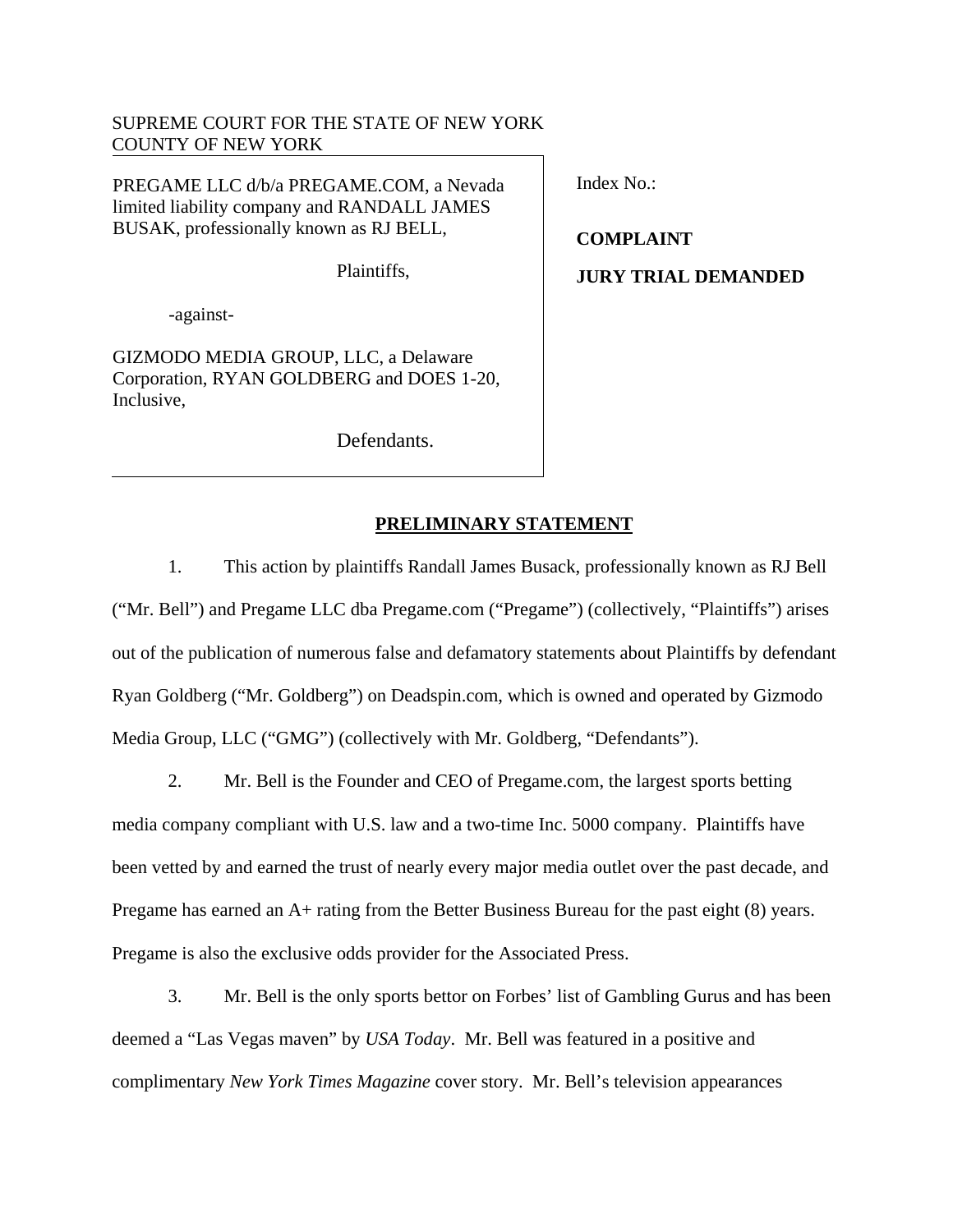include SportsCenter, Outside the Lines, First Take, CNN, Fox Business, CBS This Morning, CBS Evening News, CNBC, Nightline and Fox Sports. Mr. Bell's radio program appearances include Dan Patrick, Colin Cowherd, Doug Gottlieb, Kevin & Bean, ESPN's NFL Countdown to Kickoff, Sirius and NPR. Mr. Bell has also been a solo presenter at the South by Southwest festival. Mr. Bell's content has been featured by The Wall Street Journal, Bloomberg, Newsweek, The New York Times, Los Angeles Times, Yahoo, Associated Press, Maxim, Pardon the Interruption, Rick Reilly, Sports Nation, Mike & Mike, Jim Rome and Sports Illustrated. Mr. Bell has also served as an expert witness regarding the topic of Las Vegas odds in the United States District Court.

4. On June 23, 2016, an article written by Mr. Goldberg entitled "How America's Favorite Sports Betting Expert Turned A Sucker's Game Into An Industry" (the "Story") was posted on Deadspin.com. The Story contains numerous false, fabricated, fictitious, and outright libelous statements about Plaintiffs and their business practices. Among other things, the Story falsely states that Plaintiffs engage in deceptive and predatory business practices by profiting from customers' betting losses, are paid by sportsbooks, and own sportsbook websites and services, and presents false estimates of Plaintiffs' profits and expenses in the form of sensational graphs.

5. Much of Plaintiffs' revenue is dependent upon the hard-earned trust they have with their customers and being rightly perceived as honest in the eyes of the public, and the truthful perception of being aligned with the interests of their customers. Gamblers want to know that the experts they seek out are giving them honest advice that the experts would stake their own money on. A claim that an expert is not doing this, and in fact stands to profit when his or her customers lose, strikes at the very heart of this relationship and is absolutely poisonous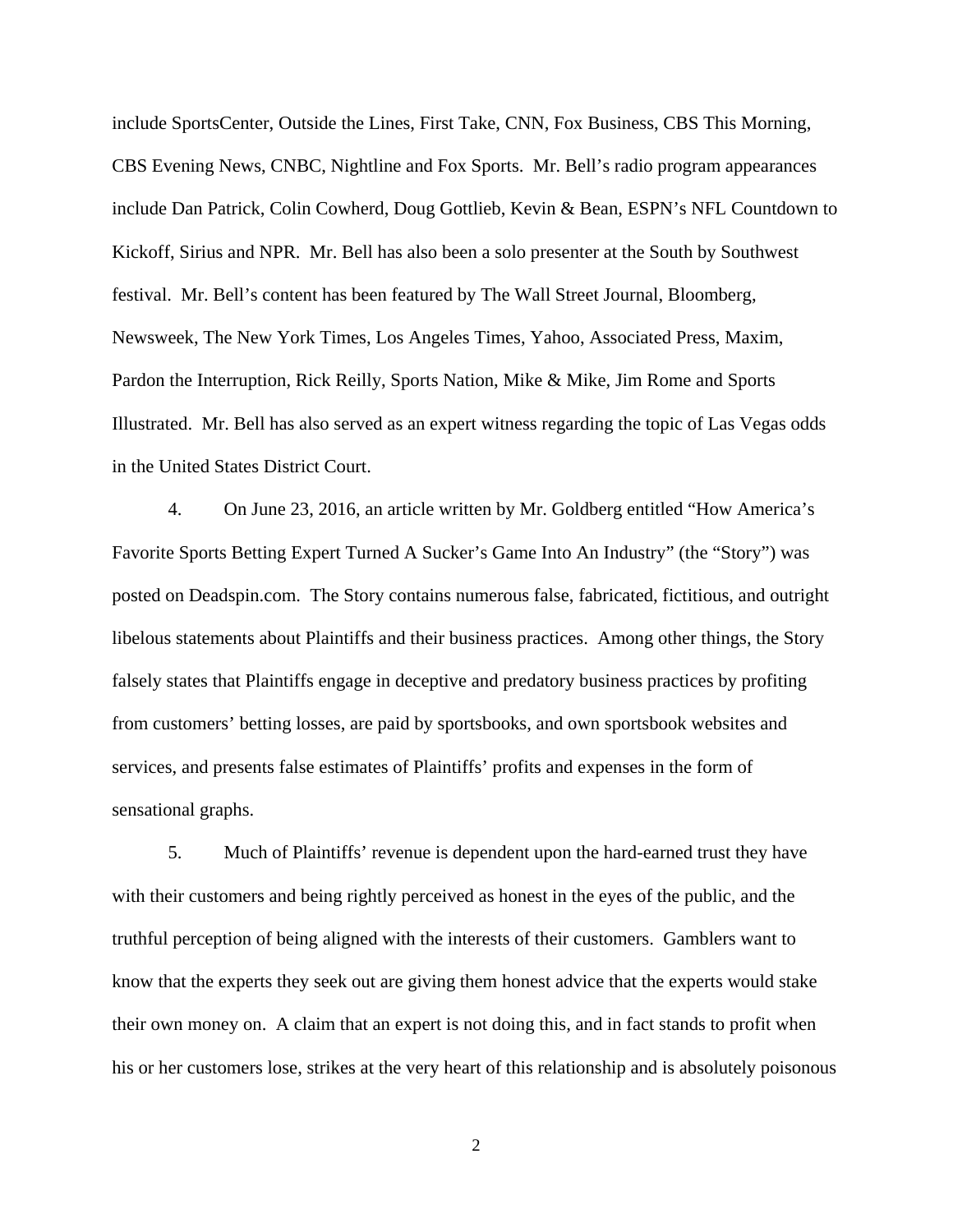for anyone in Plaintiffs' line of work. The false and defamatory statements in the Story attack the very high standing Plaintiffs have achieved by claiming that Plaintiffs' ultimate goal is for its customers to lose their bets and that there is a financial incentive for Plaintiffs to deliberately mislead their customers with bad advice, which is completely untrue. Moreover, by virtue of claiming that Plaintiffs own, operate and/or share in the profits of sportsbook websites, the Story falsely accuses Plaintiffs of engaging in improper revenue sharing of bets with sportsbooks conduct which is potentially a criminal violation under U.S. law.

6. Before the Story was published, Mr. Goldberg, a reporter for Deadspin.com and author of the Story, reached out to Mr. Bell for an interview. The tenor of the questions Mr. Goldberg posed to Mr. Bell exhibited a clear negative agenda by Mr. Goldberg and were premised on numerous false assumptions and inaccuracies. In response, Mr. Bell provided Mr. Goldberg with an official "on the record" statement which attempted to correct many of the inaccuracies in a manner concise enough to ensure a likelihood it would be published in whole. With regard to the other inaccuracies, Mr. Bell offered to answer any and all questions "on background" to correct Mr. Goldberg's errors and ensure that a fair and accurate story was written. Despite being advised that his questions contained "multiple factual errors", Mr. Goldberg refused to allow Mr. Bell to speak "on background", indicating that Mr. Goldberg had no desire to even hear information that contradicted his established narrative and simply wanted to write a "hit piece" about Plaintiffs.

7. Shortly after the Story was published, Plaintiffs' attorney contacted Gawker Media, LLC (the entity which was then operating Deadspin.com), advising it of the specific false and defamatory statements contained in the Story and demanding a retraction and apology. Gawker refused. After GMG took over control of Deadspin.com, Plaintiffs' counsel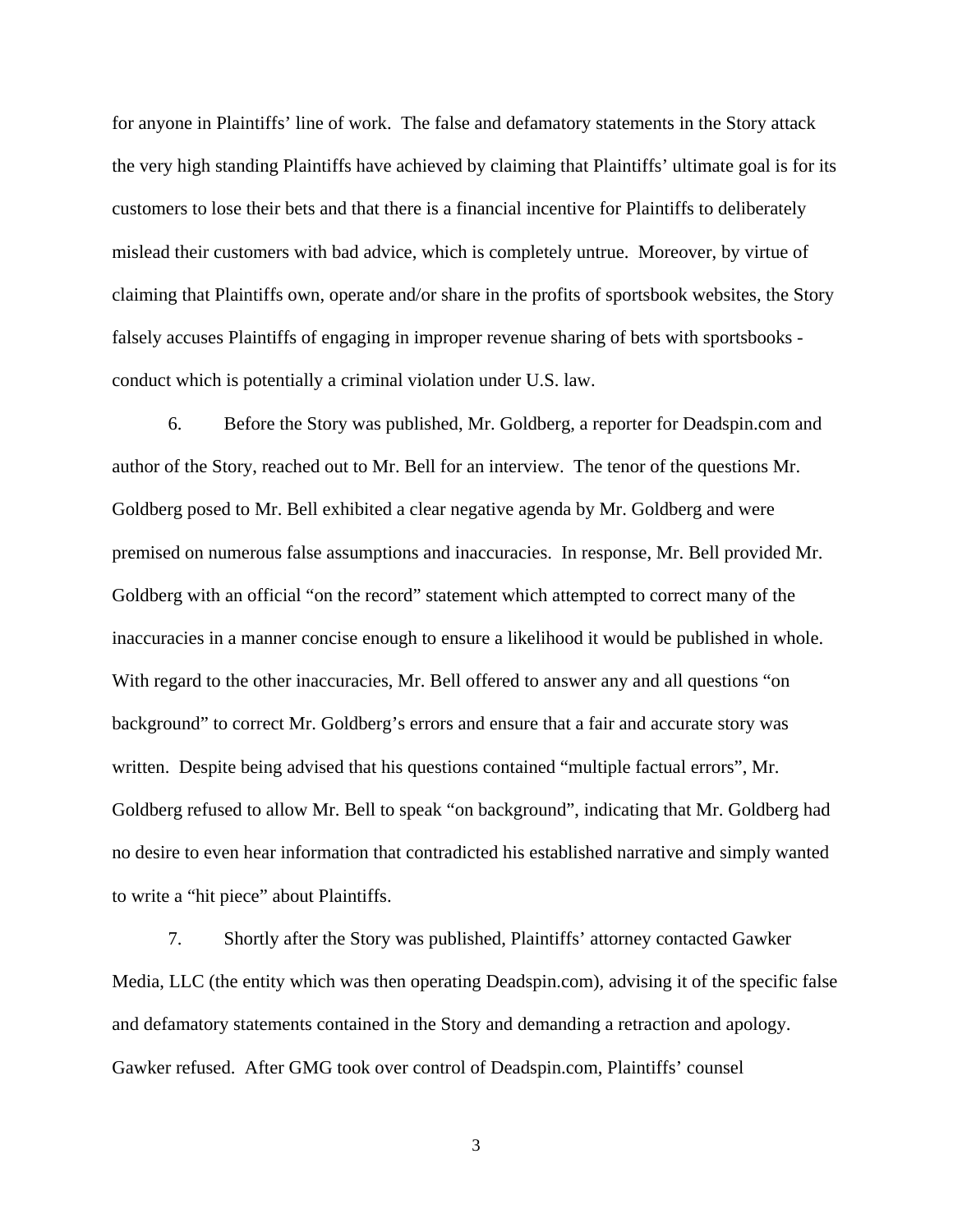subsequently contacted GMG advising it of the same. GMG however, has failed to remove and/or retract the Story, which remains on Deadspin.com as of the date of this Complaint.

8. Defendants' false and defamatory statements about Plaintiffs have caused tremendous harm to Plaintiffs' personal and professional reputation, including the hard-earned trust they have with their customers, the high standing they have with the media, and their actual and potential economic interests.

#### **PARTIES**

9. Plaintiff Pregame LLC dba Pregame.com is a Nevada limited liability company, with its principal place of business located in Las Vegas, Nevada, and is also licensed in the State of Nevada.

10. Plaintiff Randall James Busack, professionally known for over ten (10) years as RJ Bell, is an individual domiciled in Las Vegas, Nevada.

11. Defendant Gizmodo Media Group, LLC is a Delaware corporation, with its principal place of business in New York, New York. GMG operates and publishes Deadspin.com where the defamatory statements alleged in this Complaint are and were published.

12. Defendant Ryan Goldberg is an individual domiciled in New York, New York, and was a writer for Deadspin.com and the author of the Story.

### **JURISDICTION AND VENUE**

13. This Court has jurisdiction over Defendants under CPLR § 301 because Defendants have offices in, have their principal place of business in and/or are domiciled in New York, New York, and the causes of action alleged arise out of Defendants' activities in New York, New York.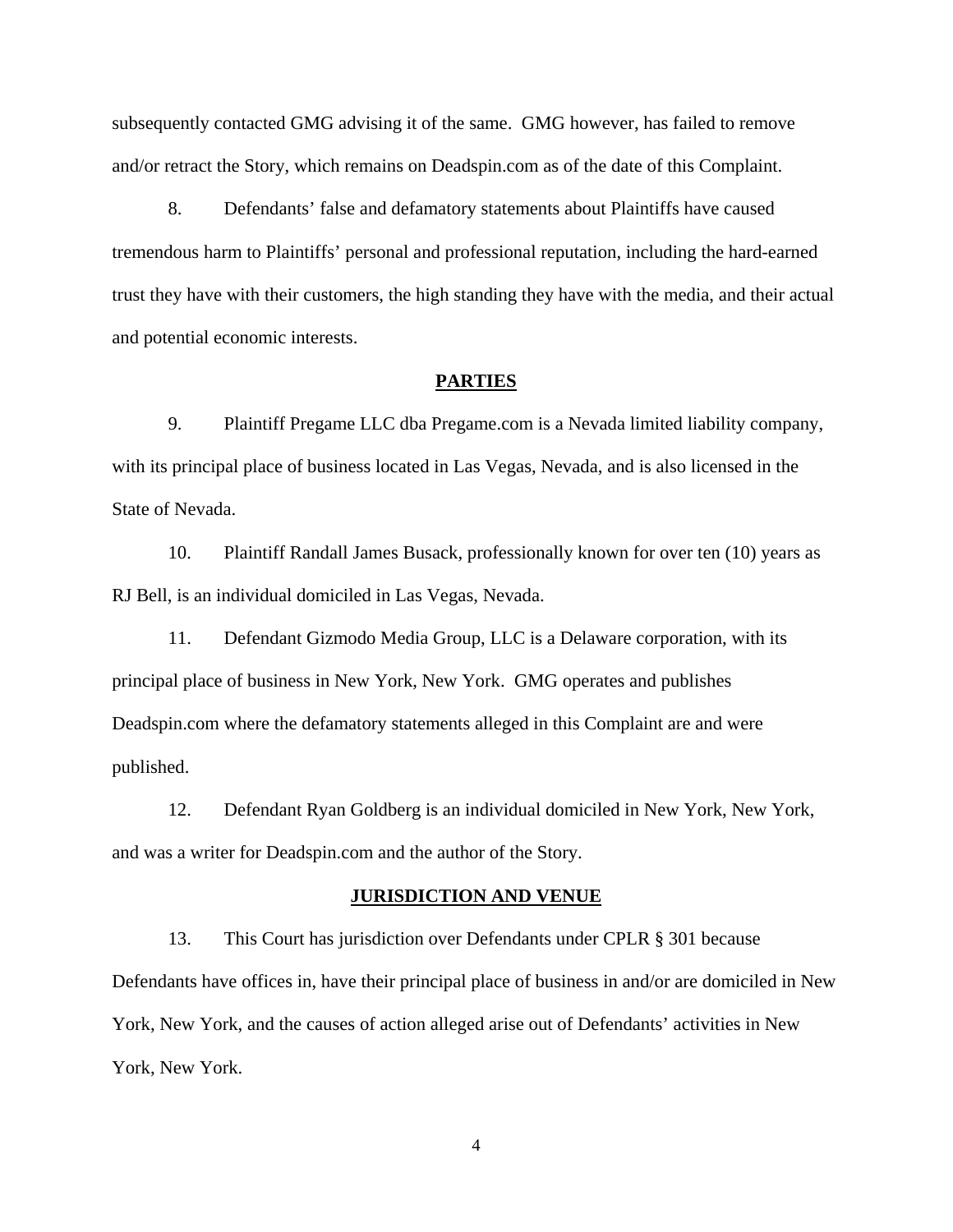14. Venue is proper in this county under CPLR § 503 because Defendants have their principal place of business there and/or are domiciled there.

15. Plaintiffs are presently unaware of the identity of the defendants sued herein as Does 1 through 20, and will amend this complaint to identify them once Plaintiffs learns of their identities. GMG, Mr. Goldberg and Does 1 through 20 are collectively referred to herein as "Defendants."

## **FACTS**

16. On or about June 23, 2016, an article written by Mr. Goldberg was published on Deadspin.com entitled "How America's Favorite Sports Betting Expert Turned A Sucker's Game Into An Industry" (the "Story"). A true and correct copy of the Story is attached hereto as **Exhibit A**.

17. The Story contains false and defamatory statements that Plaintiffs profit from their customers' betting losses (a practice considered by many in the sports prediction industry to be particularly egregious) and are paid by sportsbooks, including:

- a. "It's a can't-miss business plan, and it pays off twice. First when customers buy the picks, and again when they fork over their money to sportsbooks on those losing bets. This might explain why Pregame is so generous with discounts like 'bulk dollars' and half-price coupons, and why Bell trumpets the savings of subscriptions over single-game purchases. Pregame has every incentive to keep buyers in the fold, and keep them betting."
- b. "And tout sites are paid lavishly for those coveted referrals. In light of this, what Pregame tells would-be pick-sellers makes sense: Winning really isn't the issue. Losing is."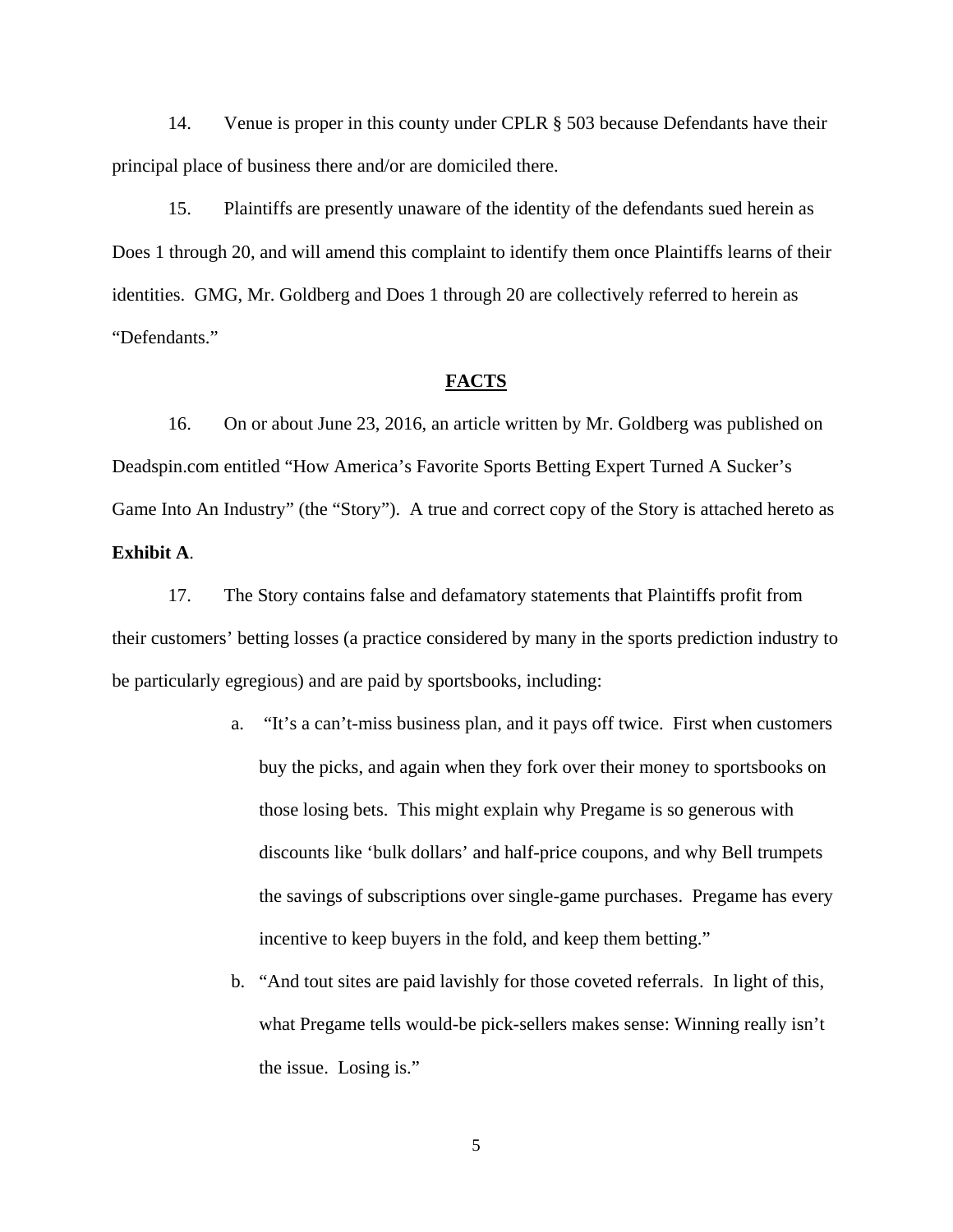18. The Story also contains false and defamatory statements that Plaintiffs have (or had) ownership and/or operational control of PregameAction.com, SharpBettor.ag and other online sportsbook-related "services" (a practice which could be illegal), including:

> a. "Bell's comment specifically mentioned Pregame.com. It did not mention Pregame Action or Sharpbettor.ag or any of the other services run by Bell, services through which Pregame customers are funneled when they want to deposit money at sportsbooks."

19. The Story also contains false and defamatory statements by presenting incorrect records of the won/loss results of multiple Pregame Pros, which understate said won/loss results, and are presented in the form of sensational graphs that are falsely presented as accurate.

20. The Story also contains false and defamatory statements by presenting incorrect estimates of pick expenses, which overstate said expenses, and are presented in the form of sensational graphs that are falsely presented as accurate.

21. The foregoing statements of fact in the Story are false. The facts are: Plaintiffs have had no financial dealings with any online sportsbook since 2008. Plaintiffs receive no advertising revenue from any sportsbook and no revenue based upon a percentage of bettors' losses. Moreover, in an abundance of caution and to avoid even the perception of having any misaligned interests with its customers, Plaintiffs have not received any revenue to promote any website that promotes sportsbooks in the last five years. Plaintiffs do not have, nor have they ever had, any ownership or operational control of PregameAction.com, SharpBettor.ag or any other online sportsbook-related services. Additionally, the incorrect profit and expense records, including their related graphs, are the result of clear errors in calculation and a gross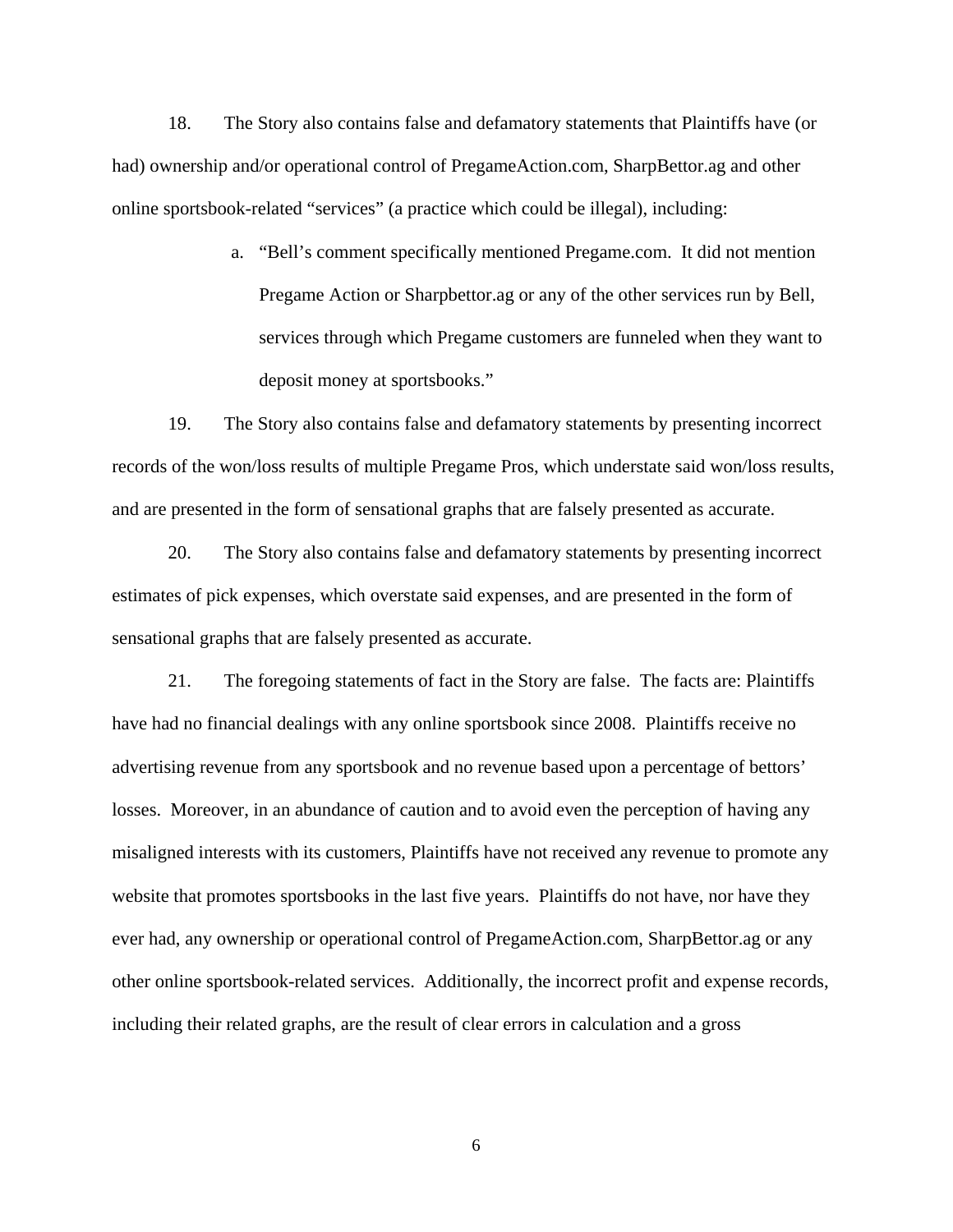exaggeration of Pregame's expenses in nearly all cases by over 100% (double), and sometimes by as much as 2000%.

22. The foregoing false statements of fact were included in the Story and published on Deadspin.com with knowledge that they were false and were likely to harm Plaintiffs' personal and professional reputations, and with reckless disregard for the truth of the statements.

23. The allegations in this Complaint, including the allegations below, demonstrate actual malice. Moreover, discovery has not yet commenced and Plaintiffs expect to obtain through discovery additional evidence that would support actual malice.

24. On June 14, 2016, before the Story was published, Mr. Goldberg contacted Mr. Bell for an interview. The tenor of the questions Mr. Goldberg posed to Mr. Bell exhibited a clear negative agenda by Mr. Goldberg and were premised on numerous false assumptions and inaccuracies. In a June 14, 2016 email sent to Mr. Goldberg, Mr. Bell provided Mr. Goldberg with an official "on the record" statement, which attempted to correct many of the inaccuracies in a manner concise enough to ensure a likelihood it would be published in whole. With regard to all the other inaccuracies, Mr. Bell wrote: "[I'm] willing to offer you some guidance on background. This most certainly would assist you in avoiding multiple factual errors stated and implied by your questions posed to me." Despite being advised of having made "multiple factual errors", Mr. Goldberg refused to allow Mr. Bell to speak "on background", indicating that Mr. Goldberg had no desire to even hear information that contradicted his established narrative and simply wanted to write a "hit piece" about Plaintiffs. Mr. Goldberg has stated publicly that he spent over one calendar year researching and writing the Story before first contacting Mr. Bell, and his actions reflect a seemingly non-existent interest in contradictory information that could make his finished story less sensational, even if new information corrected factual errors therein.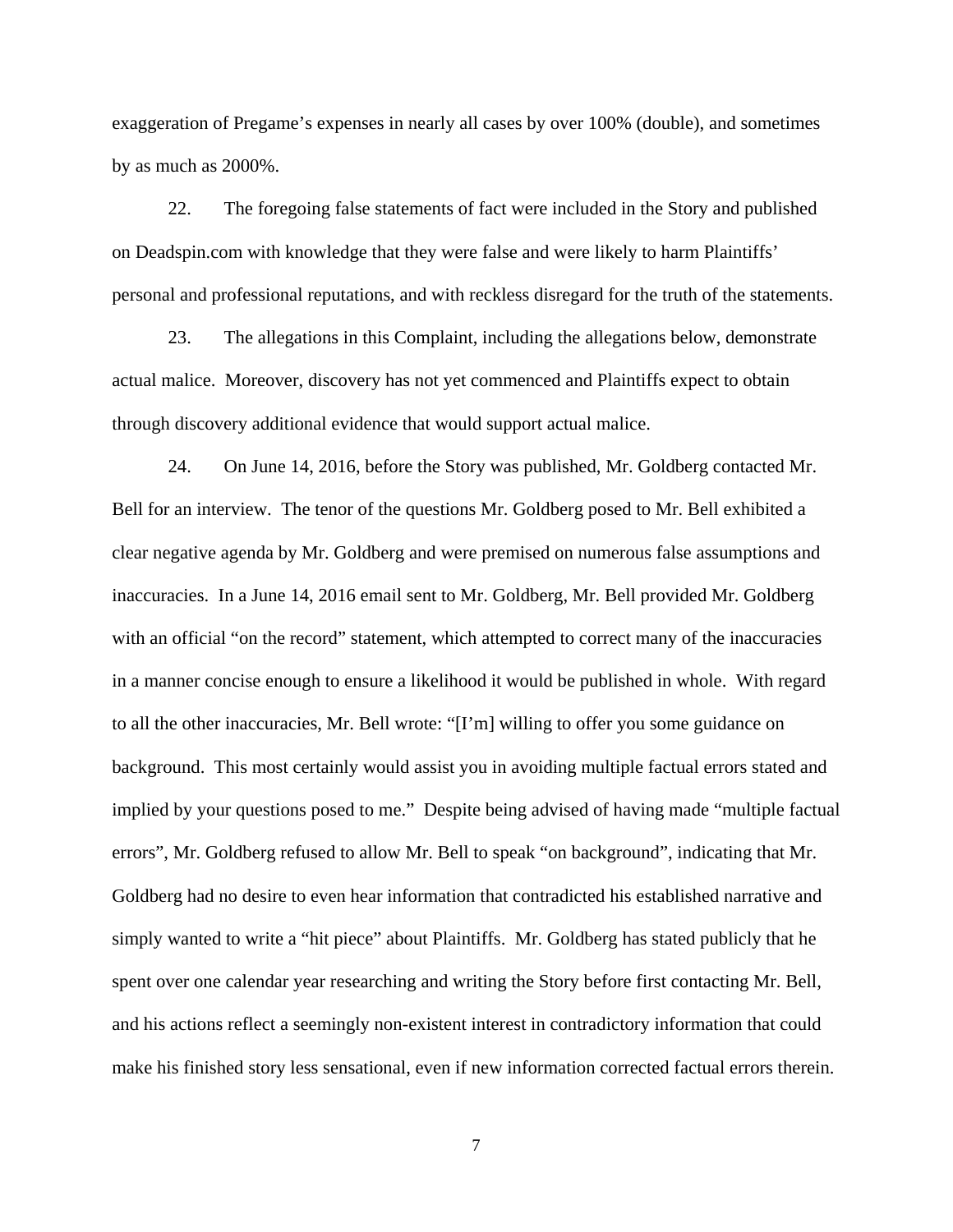25. In response to Mr. Goldberg's refusal to allow Mr. Bell to speak "on background", Mr. Bell informed Mr. Goldberg that it was the consensus of Plaintiffs' journalistic contacts that Mr. Goldberg had "made a clear mistake". While Mr. Bell did not want to participate in the Story so as to avoid giving the impression that he validated it, he also could not stand idly by and ignore the serious mistakes Mr. Goldberg had made about Plaintiffs. Accordingly, Mr. Bell offered to have a Pregame executive make a written statement "on the record" to address the particularly egregious false claim that Plaintiffs owned or possessed operational control over PregameAction.com in order to "prevent [Mr. Goldberg] from making significant errors." Mr. Goldberg accepted this offer and the executive's statement, which explained in detail how Plaintiffs did not own or operate PregameAction.com, was provided to Mr. Goldberg one week before the Story was published. Mr. Goldberg however, failed to include this statement in the Story (nor did he reference the "on the record" denials contained therein), which falsely claimed that Plaintiffs owned and/or operated PregameAction.com and other sportsbook websites when it was published on June 23, 2016.

26. On the day the Story was published, Mr. Bell wrote to Mr. Goldberg and advised him that the Story falsely stated that Plaintiffs owned and operated PregameAction.com and other sportsbook websites, and reiterated that Plaintiffs did not own or operate these websites. Mr. Bell further stated "This now a legal matter. This false statement is causing my company and myself damage. Be aware that every minute this false statement is posted adds to the damage." Only after being threatened with litigation was the Story updated on the same date to include Mr. Bell's denial of owning or operating PregameAction.com. Moreover, the tone of the editorial comments included with the update was dismissive in a clear attempt to attack the veracity of the belatedly published denial.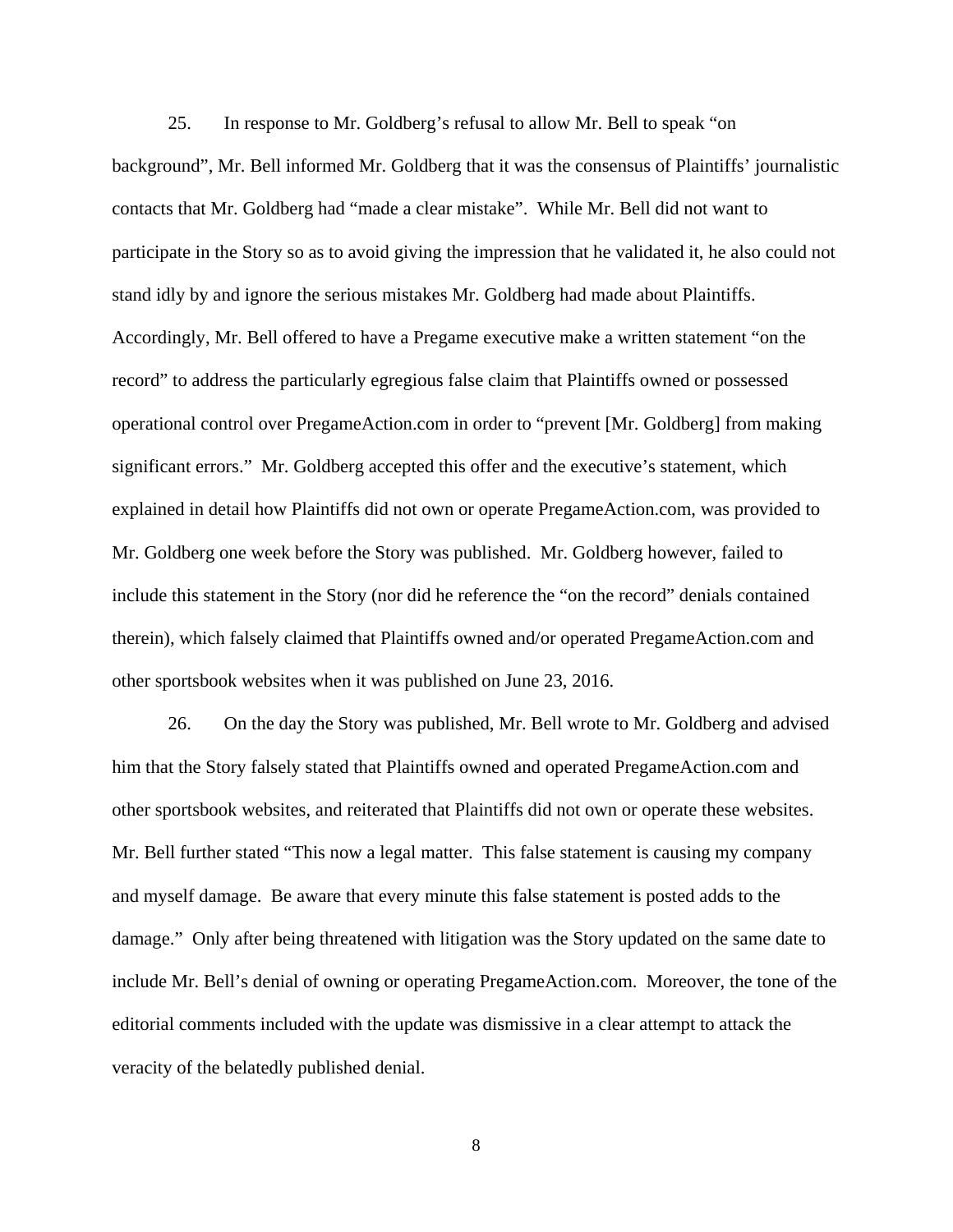27. In an effort to cover up the fact that false information had been posted about Plaintiffs and to mitigate potential exposure, the update claimed that Mr. Bell had refused to respond to questions about Plaintiffs' purported involvement with PregameAction.com and other sportsbook websites before the Story was published. This statement is false as Plaintiffs provided Mr. Goldberg with the written statement directly from the Pregame executive, which explained in detail how Plaintiffs did not own or operate PregameAction.com, one full week before the Story was published. Mr. Goldberg explicitly confirmed receipt of this communication. This perpetuation of a false timeline further served to minimize Mr. Bell's belatedly published denial by making it appear as though Plaintiffs did not deny that they owned and/operated PregameAction.com until after the Story was published, when, in fact, Plaintiffs provided Mr. Goldberg with a detailed denial (the Pregame executive's statement) before the Story was published and Mr. Goldberg simply chose not to include it - nor reference its existence - in the Story.

28. On June 27, 2016, Plaintiffs' counsel sent a letter to Gawker Media, LLC, demanding that it remove each of the false statements in the Story and publish a correction, apology and retraction of those statements, and allowed Gawker Media, LLC a reasonable amount of time to comply. Gawker Media, LLC did not comply with Plaintiffs' demand.

29. Then, on June 29, 2016, Mr. Bell published an article on Pregame.com, which refuted, in detail, the false and defamatory statements in the Story, including, but not limited to a lengthy discussion on the Story's false statement that Plaintiff owned and/or operated PregameAction and other sportsbook websites. Mr. Bell's article further advised that the aforementioned false statement would subject Deadspin.com to substantial legal liability. Upon information and belief, Mr. Goldberg read this statement at or around the time it was published.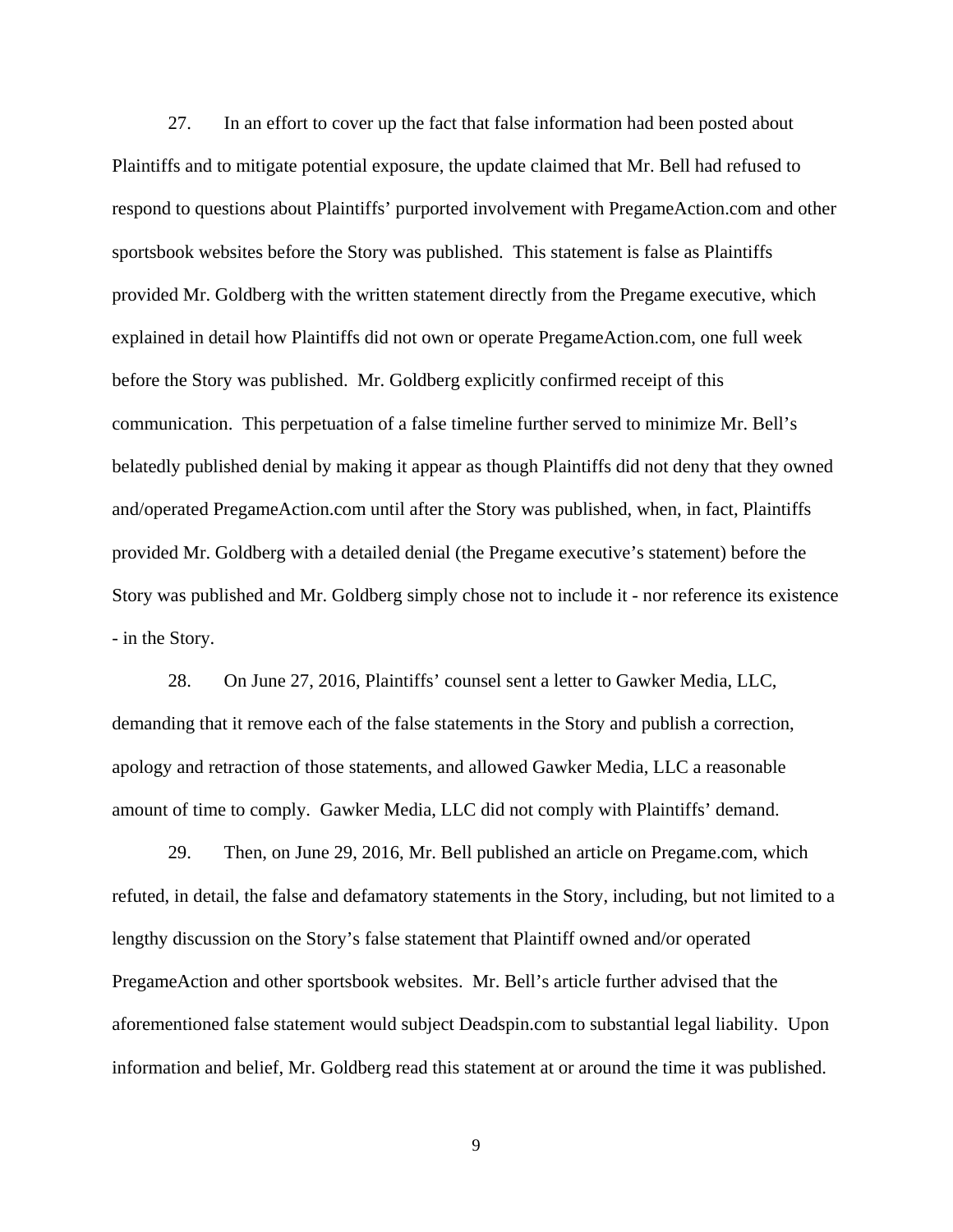30. On July 1, 2016, more than one week after the article was published and by which time Plaintiffs' reputation was already damaged substantially, the Story was modified again to surreptitiously alter the defamatory statement in Paragraph 18 herein, and buried in the middle of the Story, so that the Story no longer stated that Plaintiffs "r[a]n" PregameAction.com, Sharpbettor.ag or other online sportsbook services. The editorial comment associated with this alteration stated: "This story has been updated to reflect Bell's statement, offered, **after publication**, that he does not 'run' any of the sportsbook referral sites which Pregame sends its customers." (emphasis added) In an attempt to conceal any wrongdoing, this update again falsely implied that Plaintiffs did not deny that they owned and/or operated PregameAction.com and/or other sportsbook websites until after publication of the Story, when, in fact, Plaintiffs provided Mr. Goldberg with a detailed denial (the Pregame executive's statement) a week before publication. Moreover, the removal of the statement that Plaintiffs owned and/or operated PregameAction.com, Sharpbettor.ag or other online sportsbook services constitutes a clear admission that the statement was false and published without any proof or factual basis.

31. The aforementioned "update" was buried deep in the body of the Story in an attempt to conceal the admission that the initial statement was false and published without any proof or factual basis. In the process, Deadspin.com and Mr. Goldberg lied about the fact that he was informed of the truth by Plaintiffs prior to publication.

32. On July 5, 2016, rather than issuing an apology and retraction, as it should have, Gawker posted a story which taunted Plaintiffs and their attorneys for appropriately demanding a retraction of the Story, while at the same time intentionally omitting that the aforementioned "update" purported to correct a major false and defamatory statement and that Mr. Goldberg knew was false prior to publication. This omission was made for the purpose of minimizing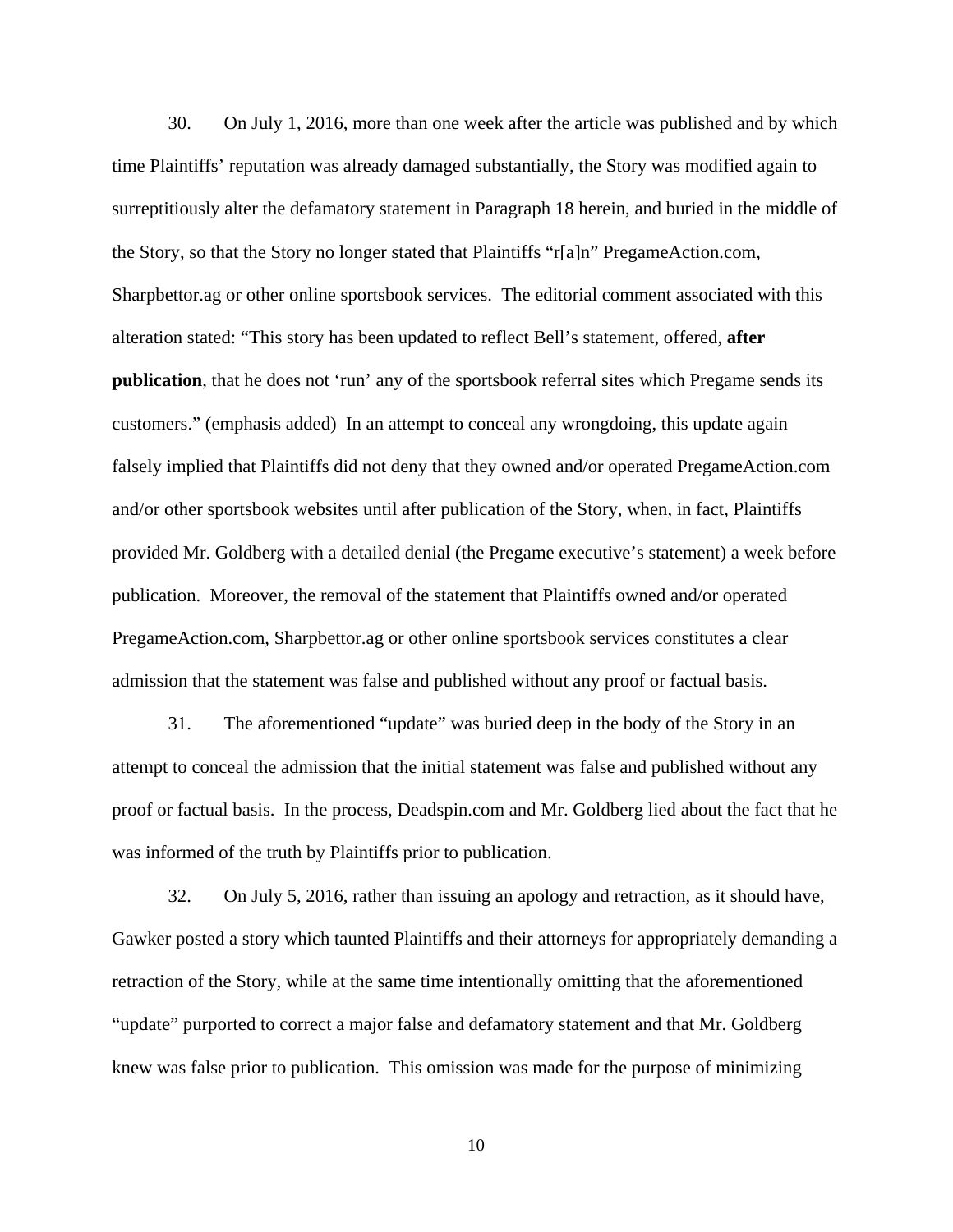Deadspin.com's liability for publishing false and defamatory statements about Plaintiffs and to perpetuate the illusion that Deadspin.com was a reputable news source and that the Story was well-researched and was truthful (which it was not). Defendants' knowledge of the falsity of the defamatory statements and/or reckless disregard of the truth is further evidenced by the fact that the false statement that Plaintiffs operate PregameAction.com is contradicted in a different part of the Story that states: "Pregame Action's website was operated by Big Juice Media, a marketing company registered in Port Coquitlam, British Columbia."

33. The conduct exhibited in connection with the Story is consistent with Deadspin.com's usual practices and procedures. Deadspin.com routinely engages in wrongful conduct, and specifically, writes and publishes false and defamatory statements about people, invades people's privacy and other rights, and publishes content that is irresponsible and that no other legitimate publication will publish.

34. Deadspin.com's philosophy and practice is to publish false scandal, for the purpose of profit, knowing that false scandal drives readership, which in turn drives revenue, and without regard to the innocent subjects of their stories whose careers are destroyed in the process.

35. For example, in 2010, Deadspin.com published a video of a clearly intoxicated young woman engaged in sexual activity on the men's bathroom floor of an Indiana sports bar (the footage was taken by another patron with his mobile phone). According to published reports, Deadspin.com callously refused to remove the footage from its site for some time, despite repeated pleas from the woman and despite the fact that it was not clear if the sex was consensual or if the video was footage of a rape in progress.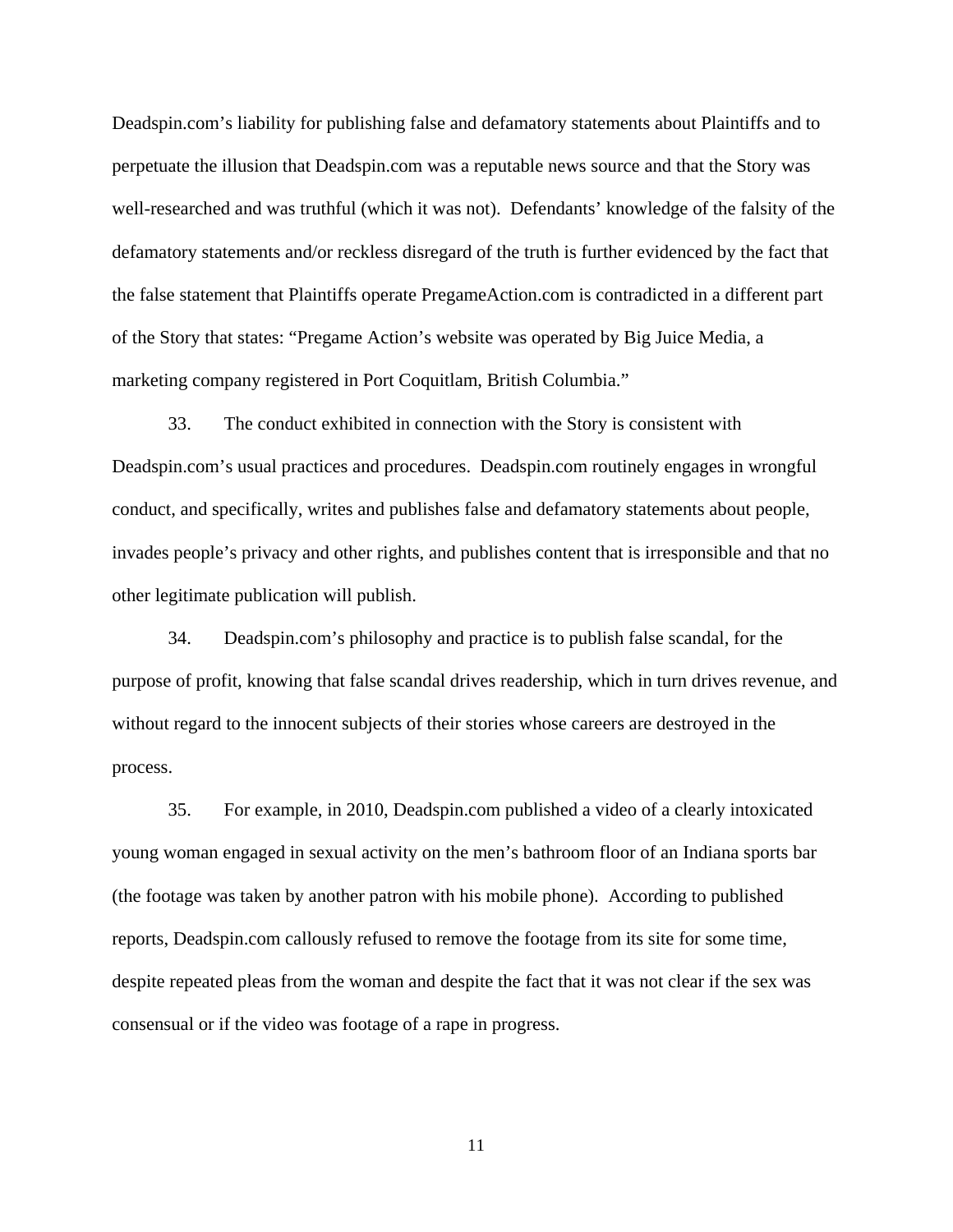36. Deadspin.com paid a source for a photograph of what the source claimed was NFL quarterback Brett Favre's penis. Deadspin.com published the uncensored photo and reported that it showed Mr. Favre's penis.

37. Deadspin.com also published a series of articles providing photographs of the genitals of various sports stars. Ranging from NFL players to professional wrestlers, Deadspin.com published images which were either accidentally posted to social media or leaked by an unknown person and published them without censorship or pixilation. In doing so, Deadspin.com may well have contributed to numerous acts of revenge porn, without regard to the consequences to the victims of exposing their images to millions of Deadspin.com viewers.

38. Deadspin.com published a link to a surreptitiously and criminally recorded peephole video of sports personality Erin Andrews fully naked while changing clothes in her private hotel room, and Deadspin.com encouraged readers to click and view the video. It has been reported that more than a million viewers viewed the video at Deadspin.com.

39. Plaintiffs' counsel sent a letter to GMG promptly after GMG was reported to be taking control of Deadspin.com, demanding that it remove each of the false statements in the Story and publish a correction, apology and retraction of those statements. Plaintiffs allowed GMG a reasonable amount of time to comply. However, GMG failed to comply with Plaintiffs' demand.

40. The defamatory statements were greatly harmful to Plaintiffs. Plaintiffs lost ongoing and future business relationships as a result of the statements. In addition, Plaintiffs' reputation with its current and future customers grievously suffered, because Defendants published one of most harmful and incendiary allegations that can be ever made about anyone in the business of providing advice to gamblers—that rather than providing advice that Plaintiffs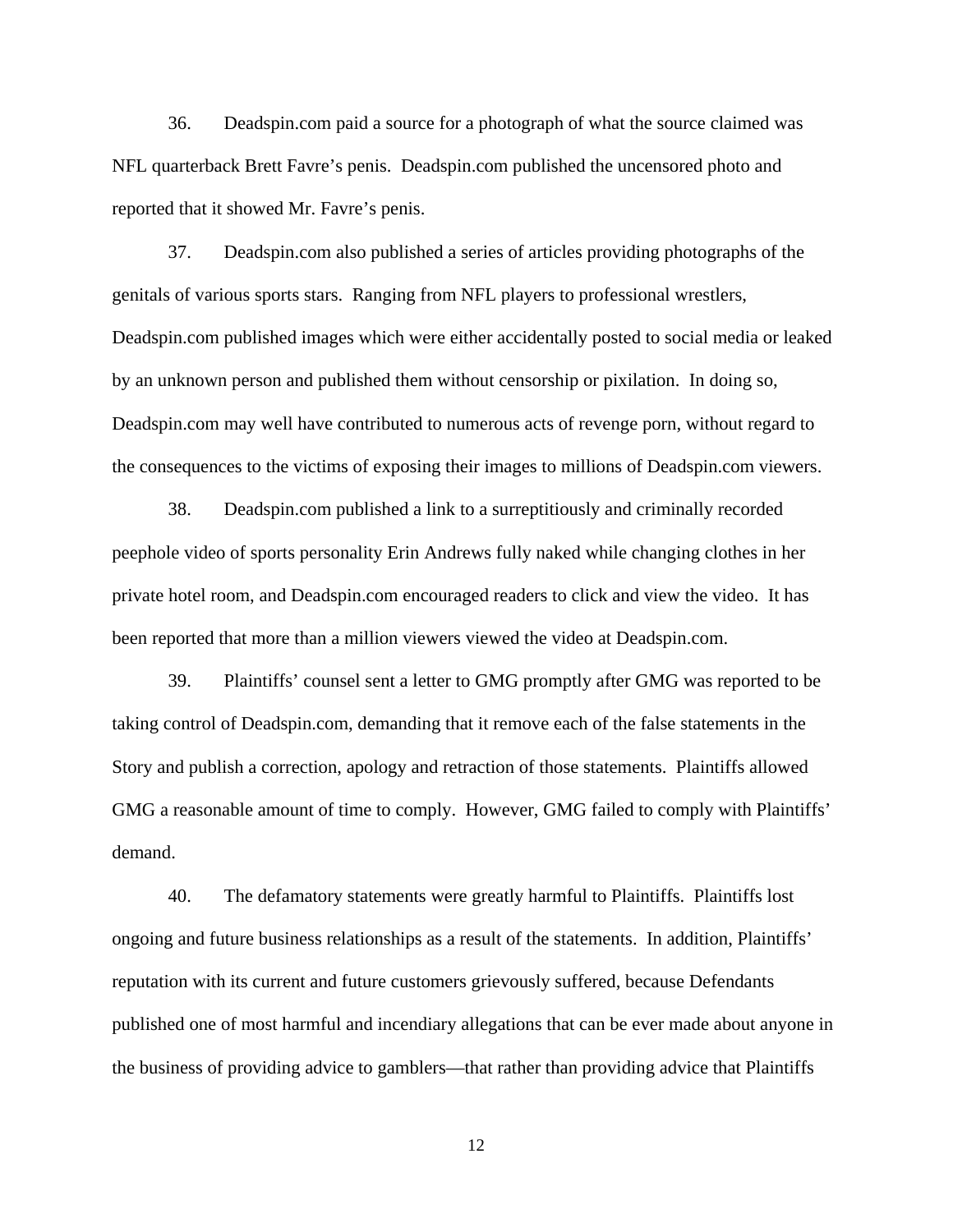believed in and would risk their own money on, Plaintiffs stood to gain from giving bad advice and seeing their customers lose their wagers.

41. Plaintiffs request herein all available legal and equitable remedies to the maximum extent permissible by law, including without limitation compensatory damages in an amount not less than ten million dollars (\$10,000,000), punitive damages, and a permanent injunction against the defamatory statements at issue.

## **FIRST CAUSE OF ACTION**

#### **(Defamation)**

42. Plaintiffs repeat and reallege Paragraphs 1 through 41 of this Complaint as though fully set forth therein.

43. Defendants published, caused to be published and/or maintain the defamatory statements in the Story on Deadspin.com as described in Paragraphs 17 through 20 herein.

44. The defamatory statements in the Story were of and concerning Plaintiffs.

45. The defamatory statements in the Story were false.

46. Defendants published and/or maintain the defamatory statements in the Story on Deadspin.com either knowing they were false or with reckless disregard for the truth.

47. The defamatory statements in the Story also constitute defamation *per se* because they harm Plaintiffs' reputation and business and impugn the basic integrity, creditworthiness and/or competence of Plaintiffs, and accuse Plaintiff of activity that is potentially criminal.

48. The defamatory statements made and/or maintained by Defendants were false, and no applicable privilege or authorization protecting the statements can attach to them.

49. The defamatory statements in the Story have caused Pregame (a two-time Inc. 5000 company) and Mr. Bell (deemed by Deadspin.com in the Story as "America's Favorite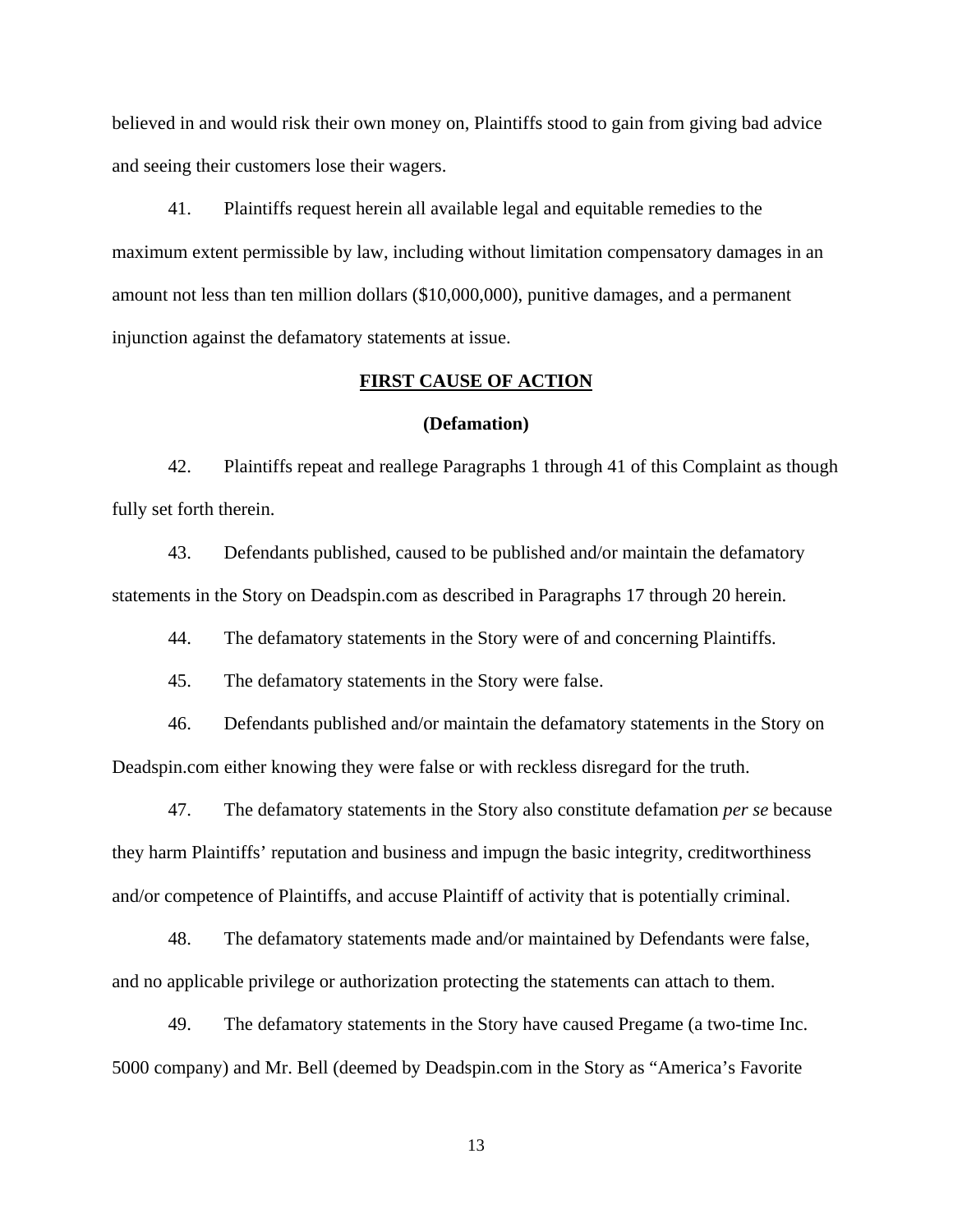Sports Betting Expert") damages, including to their reputation and their business interests, and in amount of not less than ten million dollars (\$10,000,000).

50. Defendants' acts were willful and egregious conduct constituting malice. Defendants' acts were willful and malicious. As such, in addition to compensatory damages and/or presumed damages, Plaintiffs demands punitive damages relating to Defendants' making and/or maintaining of the above-referenced defamatory statements, in an amount to be determined at trial.

## **SECOND CAUSE OF ACTION**

## **(Intentional Interference with Prospective Economic Advantage)**

51. Plaintiffs repeat and reallege Paragraphs 1 through 50 of this Complaint as though fully set forth therein.

52. Plaintiffs have, and had, valid business relationships with various third parties. These third parties include but are not limited to: (a) Plaintiffs' customers; (b) Plaintiffs' expected customers; (c) media outlets, producers and/or studios for television and radio shows and projects on which Plaintiffs have an ongoing and/or recurring role as writer, correspondent or advisor (including but not limited to NBC, CNN, ABC, CNBC, Fox, CBS, ESPN, NPR, the Associated Press, The Wall Street Journal, The New York Times, Los Angeles Times, Newsweek, Bloomberg, Maxim and Sports Illustrated); (d) third parties with whom Plaintiffs have valid expected business relationships, based on their expertise and qualifications as oddsmakers (including but not limited to current and expected customers, NBC, CNN, ABC, CNBC, Fox, CBS, ESPN, NPR, the Associated Press, The Wall Street Journal, The New York Times, Los Angeles Times, Newsweek, Bloomberg, Maxim and Sports Illustrated); (e) third party content providers with whom Plaintiffs have any valid existing and/or expected business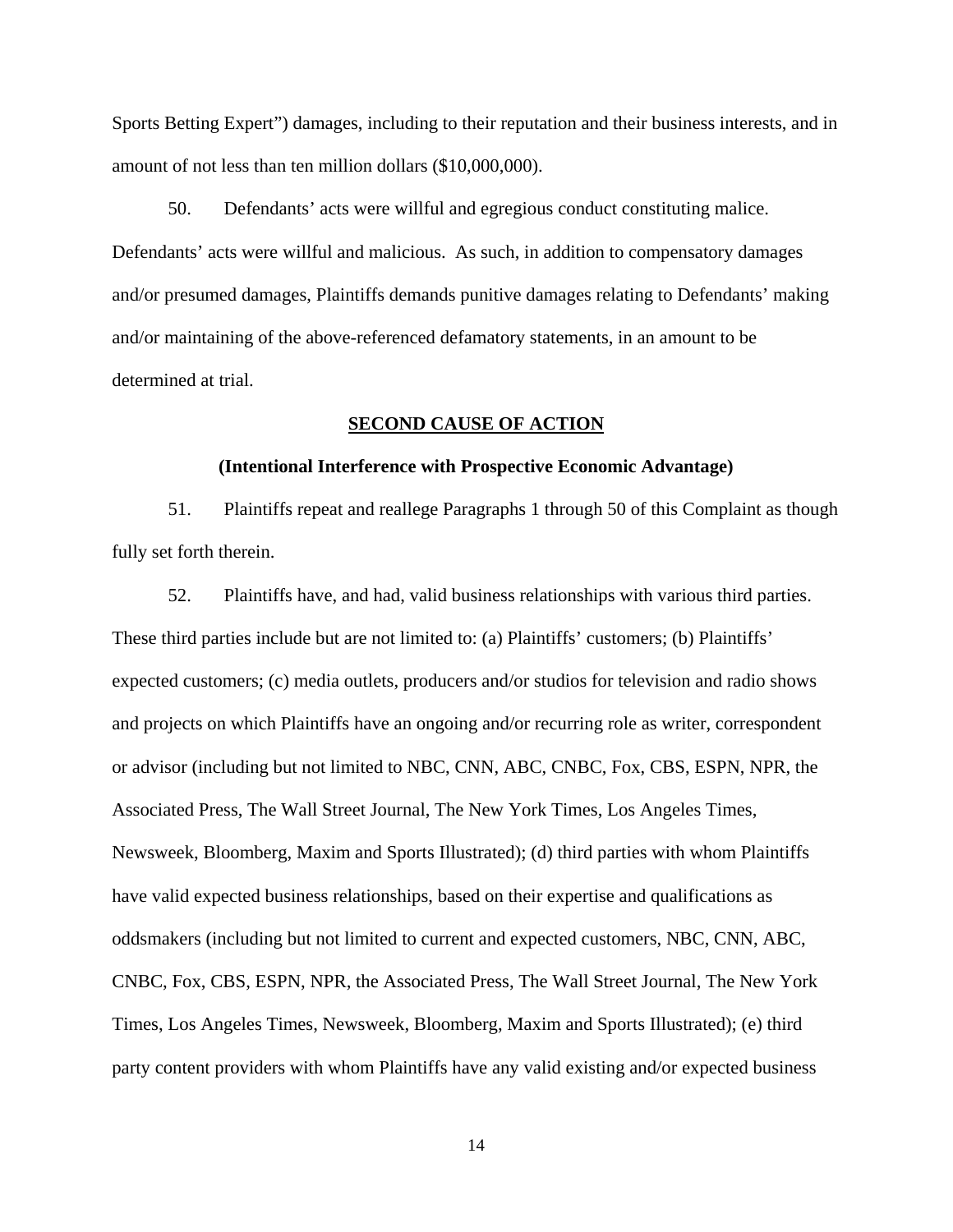relationships (including but not limited to current and expected Pregame sports handicappers); and (f) third parties with whom Plaintiffs have any valid existing and/or expected business relationships for sponsorships, endorsements, investments and/or advertising. These business relationships were reasonably likely and probable to result in Plaintiffs' economic advantage.

53. Defendants had knowledge of these valid business relationships and expectancies.

54. Defendants intentionally interfered with these valid business relationships and expectancies, inducing and/or causing the termination of valid relationships and expectancies, including but not limited to, Mr. Bell's role in a show on NBC National Radio which is simulcast on the NBC Sports Network, in which Mr. Bell appeared regularly for several years, by making and/or maintaining false, fabricated, fictitious and outright libelous statements about Plaintiffs in the Story.

55. Defendants' conduct has intentionally interfered with these valid business relationships and expectancies, inducing and/or causing the termination of the valid relationships and expectancies by making and/or maintaining false, fabricated, fictitious and outright libelous statements about Plaintiffs and their business practices.

56. As a direct and proximate result of Defendants' conduct, Plaintiffs have suffered damages in an amount to be determined at trial, but not less than ten million dollars (\$10,000,000).

57. Defendants' actions were willful and constitute egregious conduct constituting malice or other dishonest, unfair or improper means. Plaintiffs demand punitive damages relating to Defendants' conduct in an amount to be determined at trial.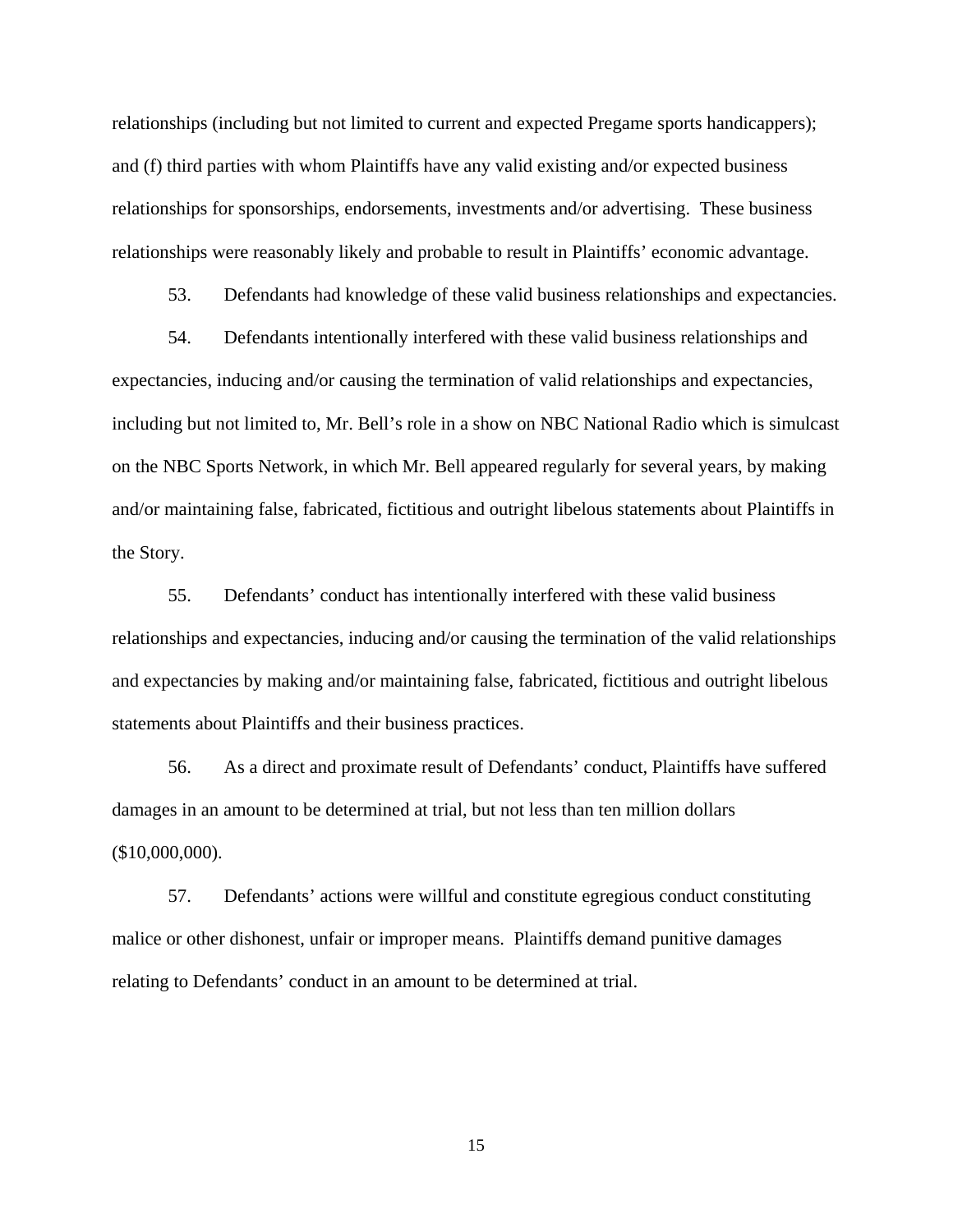#### **THIRD CAUSE OF ACTION**

## **(Tortious Interference with Contractual Relations)**

58. Plaintiffs repeat and reallege Paragraphs 1 through 57 of this Complaint as though fully set forth therein.

59. Plaintiffs have, and had, actual and valid business relationships with various third parties, including but not limited to Mr. Bell's role in a show on NBC National Radio which is simulcast on the NBC Sports Network, in which Mr. Bell appeared regularly for several years. This business relationship and Plaintiffs' other business relationships existed at the time Defendants published and/or maintained the false and defamatory statements contained in the Story.

60. Defendants had knowledge of these actual and valid business relationships and expectancies.

61. Defendants intentionally interfered with these actual and valid business relationships and expectancies, inducing and/or causing the termination of actual and valid relationships and expectancies, by making and/or maintaining false, fabricated, fictitious and outright libelous statements about Plaintiffs in the Story.

62. Defendants' conduct has intentionally interfered with these actual and valid business relationships and expectancies, inducing and/or causing the termination of the actual and valid relationships and expectancies, including Mr. Bell's role in a show on NBC National Radio, by making false, fabricated, fictitious and outright libelous statements about Plaintiffs and their business practices.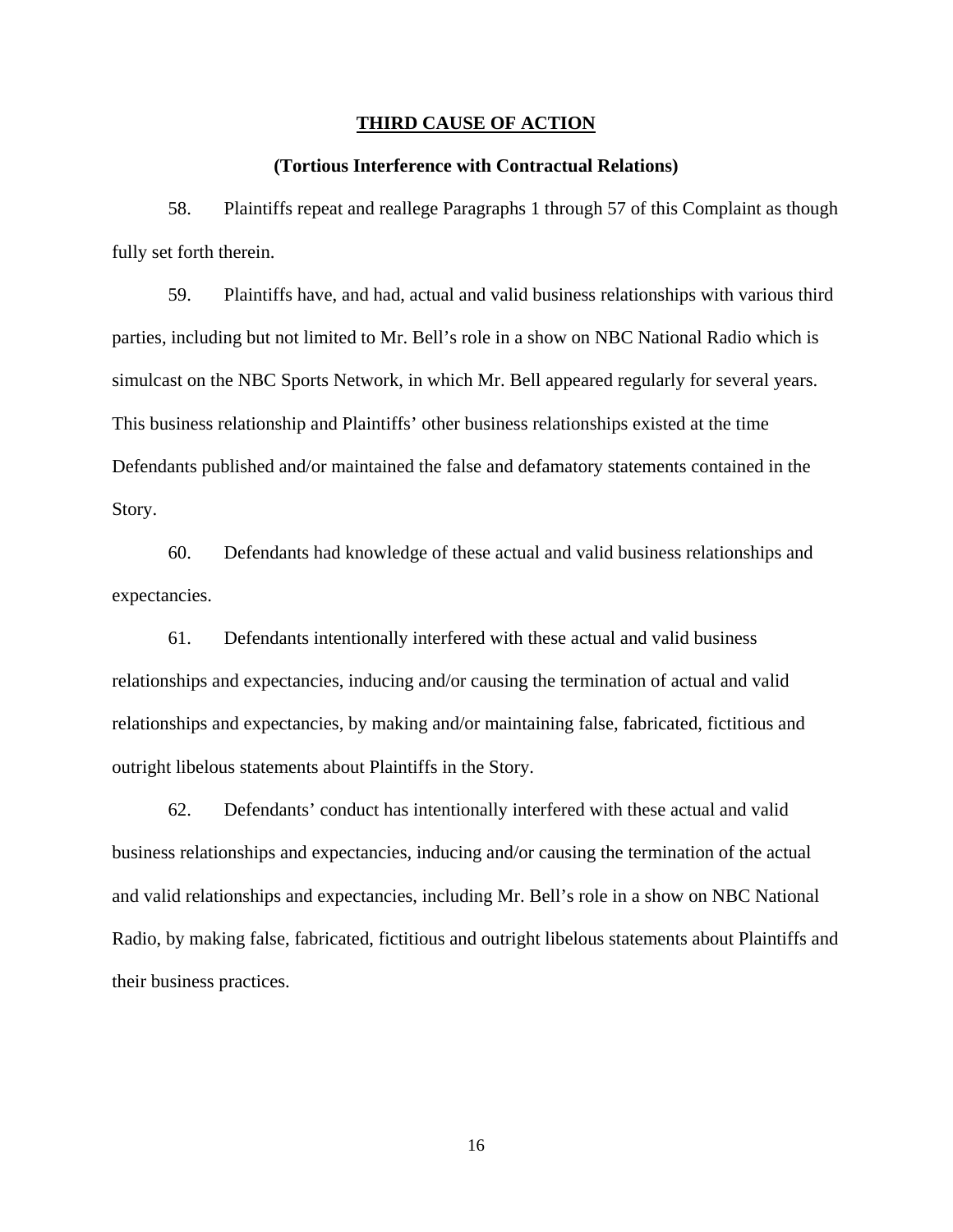63. As a direct and proximate result of Defendants' conduct, Plaintiffs have suffered damages in an amount to be determined at trial, but no less than ten million dollars (\$10,000,000).

64. Defendants' actions were willful and constitute egregious conduct constituting malice or other dishonest, unfair or improper means. Plaintiffs demand punitive damages relating to Defendants' conduct in an amount to be determined at trial.

## **PRAYER FOR RELIEF**

**WHEREFORE**, Plaintiffs demand judgment against Defendants as follows:

- i. Awarding compensatory and punitive damages in appropriate amounts to be determined at trial;
- ii. Awarding Plaintiffs the recovery of their costs associated with this action, including but not limited to their reasonable attorneys' fees and expenses;
- iii. An order enjoining Defendants from publishing, continuing to publish, or republishing the defamatory statements alleged herein in any medium; and
- iv. For such other and further relief as the Court deems just and appropriate.

## **JURY TRIAL DEMAND**

Plaintiffs hereby demand a jury trial.